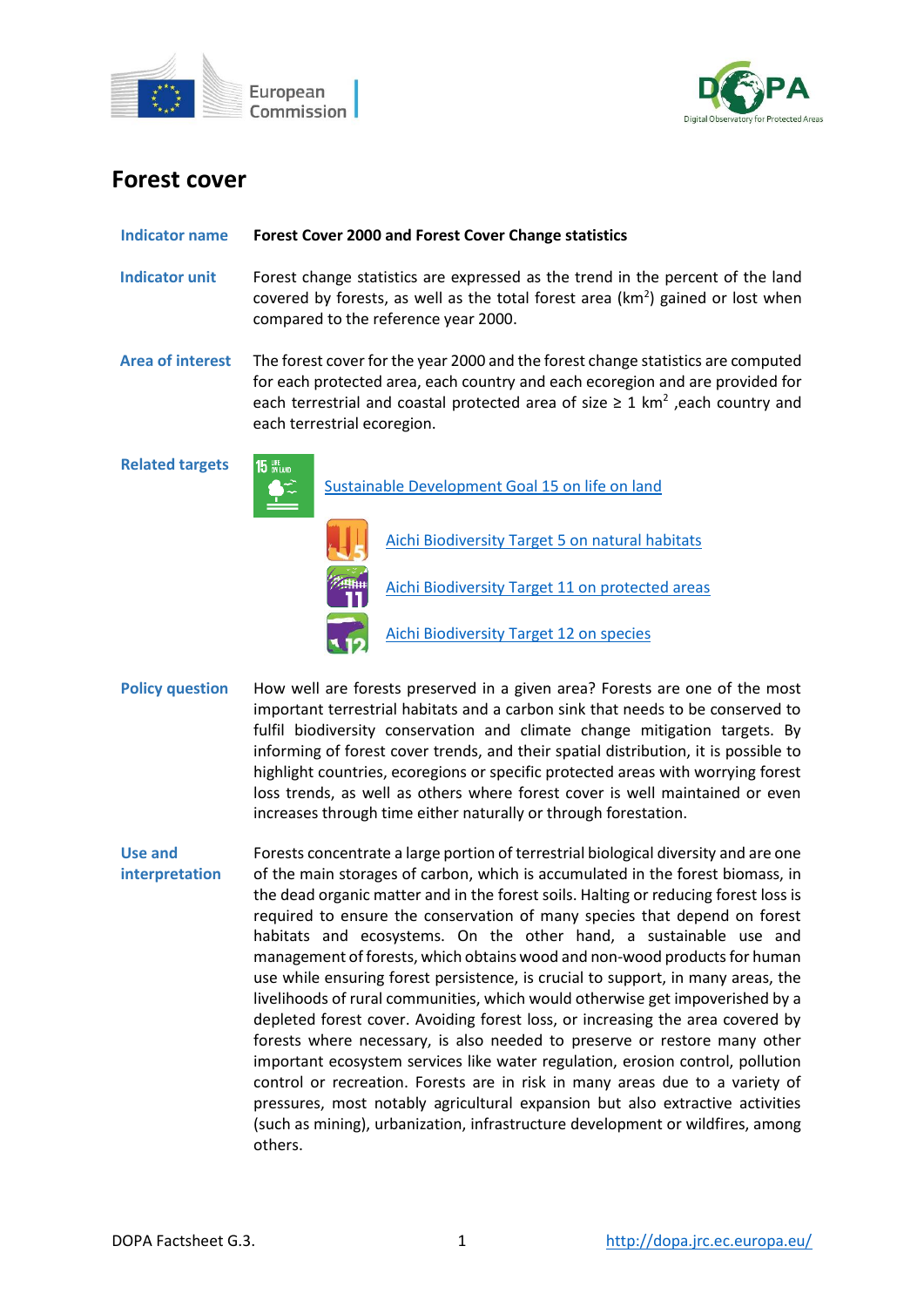# **Key caveats** The forest change statistics included in DOPA Explorer are based on global products derived from earth observation, which may have varying classification accuracies and unavoidable uncertainties in the classification of forests in different areas (see e.g. Gross *et al.*, 2017; and section on methodology).

The period considered for assessing the forest trends is computed for the period 2001–2019 and defines forest based on tree cover. This means that this product considers as forest loss the temporarily unstocked areas, and that trees in agricultural lands may be classified as forests.

In DOPA Explorer, maps of forest gain and losses can be displayed at country, ecoregion and site level and the changes are quantified in charts (Figure 1).



**Figure 1.** Forest cover for the reference year 2000, forest gain and losses maps and statistics for the Parabubure protected area in Brazil, as displayed in DOPA Explorer.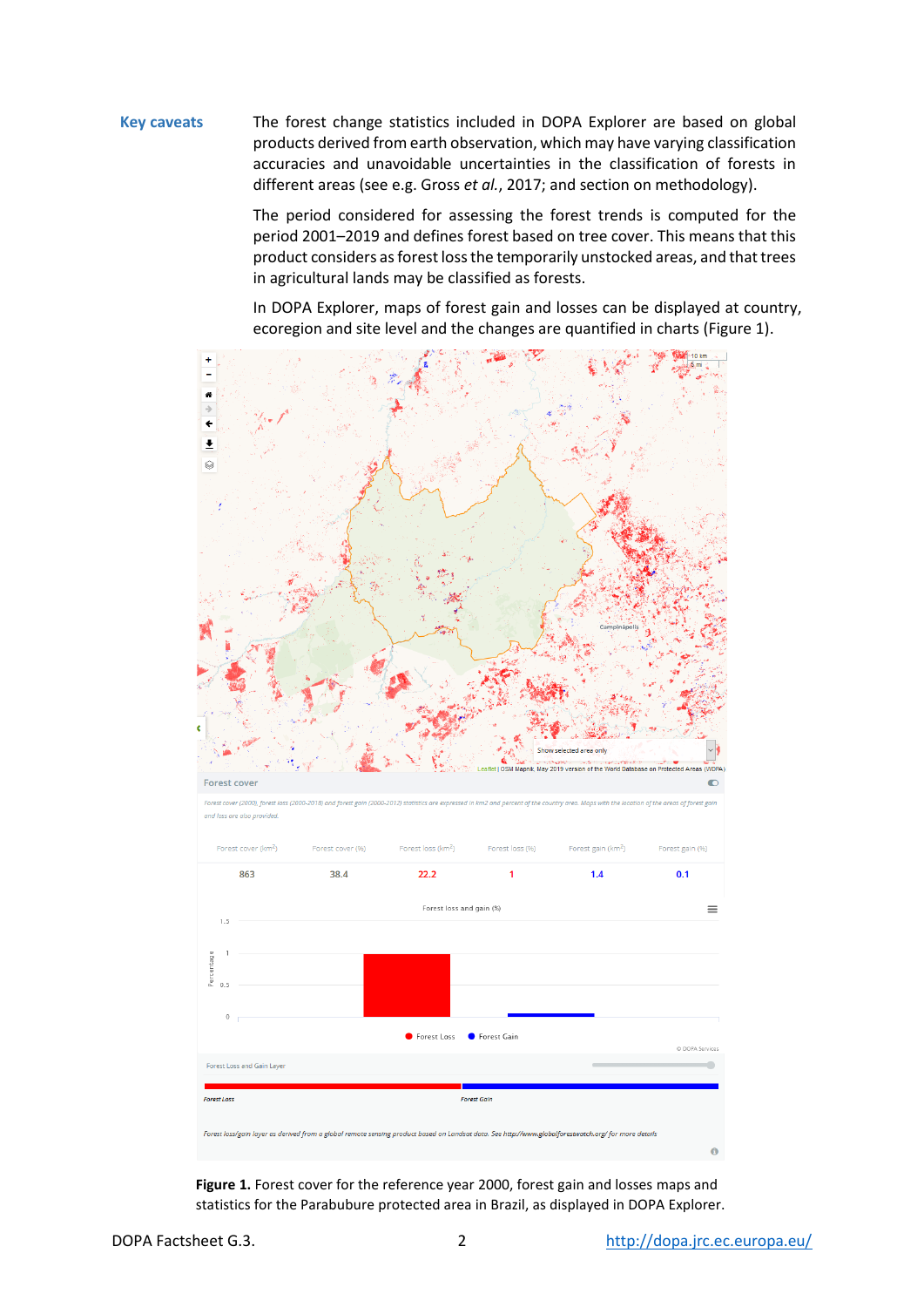The forest data sources and classifications do not differentiate natural forest from plantations, nor natural regeneration or expansion from that due to planting or deliberate seeding. Forest habitat quality, for particular taxa or for forest biodiversity in general, is not discriminated in these sources, which would need to be considered in more detailed assessment that may focus on individual species or groups of species of particular conservation interest.

**Indicator status** Operational indicator published by Hansen *et al.* (2013) derived here from GIS analyses applied at country, ecoregion and protected area level.

## **Available data and resources**

- **Data available** Maps with forest gains and losses compared to the reference year 2000 are obtained from a global remote sensing product indicating loss for the period 2000-2019 and gain for the period 2000-2012. Trends in forest loss and gain are available at the country and ecoregion level as well as for each protected area at least as large as 1 km<sup>2</sup>.
- **Data updates** Planned with each update of DOPA.
- **Codes** Standard GIS operations applied to vector and raster data

## **Methodology**

**Methodology** The forest cover for the reference year 2000 and change statistics (gain 2000- 2012, and loss 2000-2019) were produced at a spatial resolution of 30 m by the analyses of remote sensing images acquired by Landsat satellites, as described in Hansen et al. (2013). These analyses have been updated, including improvements to the methodology, to assess forest trends up to 2019. In these analyses, forest refers to tree cover, defined as all vegetation taller than 5 m in height, which may include some tree crops under agricultural land use. Although these maps allow differentiating forests, and their trends, for different percentages of tree canopy cover, the gains and losses are reported here for 30% or more of canopy cover. Forest loss is defined as a stand-replacement disturbance or the complete removal of tree cover canopy at the 30 m Landsat pixel scale. Forest gain is defined as the inverse of loss, or the establishment of tree canopy from a nonforest state. The authors evaluated the accuracy of the forest change maps and reported the classification errors to be of about 12% of for the forest losses and of about 25% for the forest gains. These error rates are global averages, and may vary significantly in particular biomes or focal areas. Some additional information on the accuracy of these maps is provided at [http://blog.globalforestwatch.org/data/how-accurate-is-accurate-enough](http://blog.globalforestwatch.org/data/how-accurate-is-accurate-enough-examining-the-glad-global-tree-cover-change-data-part-1.html)[examining-the-glad-global-tree-cover-change-data-part-1.html](http://blog.globalforestwatch.org/data/how-accurate-is-accurate-enough-examining-the-glad-global-tree-cover-change-data-part-1.html)

> For the forest trends at the protected area level included in DOPA Explorer, the forest change maps by Hansen et al. (2013), updated for the period 2001–2019, are overlaid with country and ecoregion boundaries as well as with all protected areas provided by the UNEP-WCMC and IUCN (2021). This analysis excludes UNESCO Biosphere Reserves as well as protected areas recorded only as points.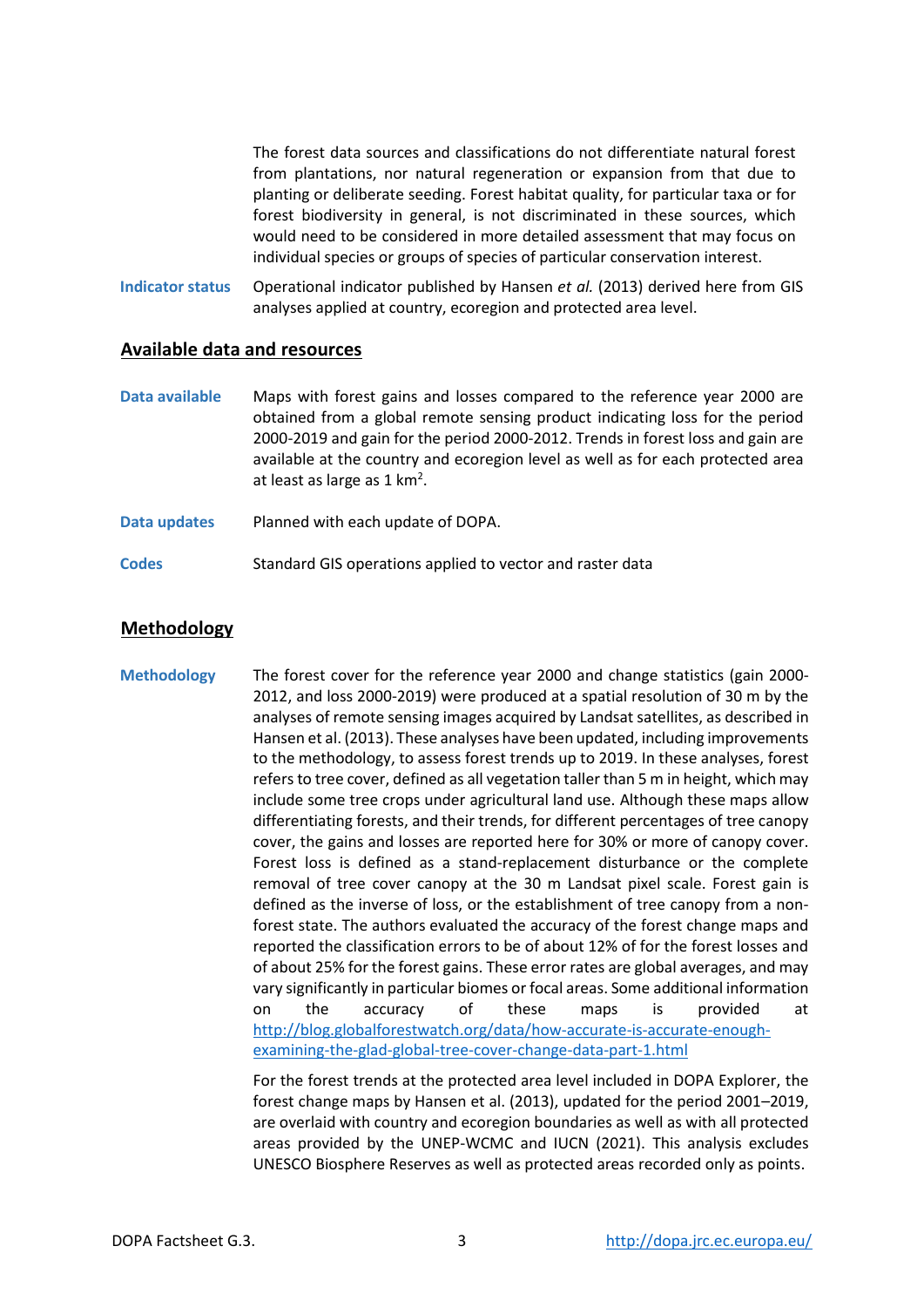## **Input datasets** The forest change statistics and maps in DOPA Explorer are based on the following data sources and spatial layers:

## Forest cover 2000 and change for the period 2001–2019 (country, ecoregion, and protected area levels)

- Hansen *et al.* (2013)
	- o Available from: [http://earthenginepartners.appspot.com/science-2013](http://earthenginepartners.appspot.com/science-2013-global-forest) [global-forest](http://earthenginepartners.appspot.com/science-2013-global-forest)
	- o Further details on the version of this dataset used in DOPA Explorer are available from: [http://earthenginepartners.appspot.com/science-2013](http://earthenginepartners.appspot.com/science-2013-global-forest/download_v1.7.html) [global-forest/download\\_v1.7.html](http://earthenginepartners.appspot.com/science-2013-global-forest/download_v1.7.html)

#### Protected Areas

- WDPA of January 2021 (UNEP-WCMC & IUCN, 2021).
	- o Latest version available from[: www.protectedplanet.net](http://www.protectedplanet.net/)

#### Country boundaries

Country boundaries are built from a combination of GAUL country boundaries and EEZ exclusive economic zones (see Bastin *et al.*, 2017).

- Global Administrative Unit Layers (GAUL), revision 2015.
	- o Latest version available online: <http://www.fao.org/geonetwork/srv/en/metadata.show?id=12691>
- Exclusive Economic Zones (EEZ) v9 (2016-10-21)
	- o Latest version available from: <http://www.marineregions.org/downloads.php>

#### Terrestrial Ecoregions of the World

- TEOW (Olson *et al.*, 2001)
	- o Latest version available from: [https://www.worldwildlife.org/publications/terrestrial-ecoregions-of](https://www.worldwildlife.org/publications/terrestrial-ecoregions-of-the-world)[the-world](https://www.worldwildlife.org/publications/terrestrial-ecoregions-of-the-world)
- **References** Bastin, L., *et al.* (2017). Processing conservation indicators with Open Source tools: Lessons learned from the Digital Observatory for Protected Areas. In: *Free and Open Source Software for Geospatial (FOSS4G)* Conference Proceedings: Vol 17, Article 14. August 14-19, 2017, Boston, MA, USA. <http://scholarworks.umass.edu/foss4g/vol17/iss1/14>

Gross, D., *et al.* (2017) Uncertainties in tree cover maps of Sub-Saharan Africa and their implications for measuring progress towards CBD Aichi Targets. *Remote Sensing in Ecology and Conservation*.<http://dx.doi.org/10.1002/rse2.52>

Hansen, M. C., *et al.* (2013). High-resolution global maps of 21st-century forest cover change. *Science*, 342: 850–853. <http://dx.doi.org/10.1126/science.1244693>